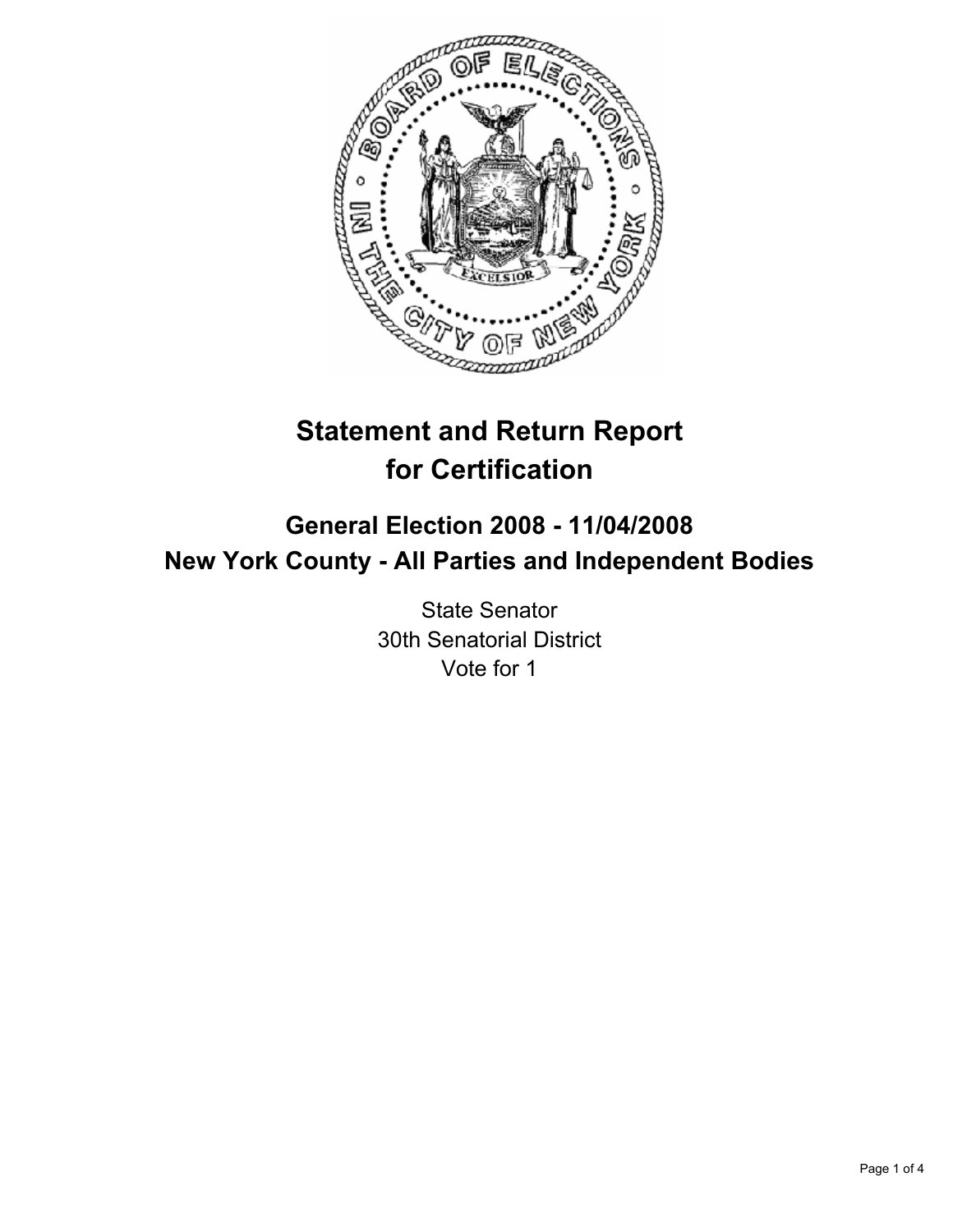

### **Assembly District 67**

| PUBLIC COUNTER                  | 3,664 |
|---------------------------------|-------|
| <b>EMERGENCY</b>                | 0     |
| ABSENTEE/MILITARY               | 233   |
| <b>AFFIDAVIT</b>                | 145   |
| <b>Total Ballots</b>            | 4,171 |
| BILL PERKINS (DEMOCRATIC)       | 2,832 |
| BILL PERKINS (WORKING FAMILIES) | 175   |
| MAZIAR MINOUI (WRITE-IN)        |       |
| <b>Total Votes</b>              | 3,008 |
| Unrecorded                      | 1.163 |

#### **Assembly District 68**

| PUBLIC COUNTER                  | 15,751 |
|---------------------------------|--------|
| <b>EMERGENCY</b>                | 111    |
| ABSENTEE/MILITARY               | 385    |
| AFFIDAVIT                       | 1,057  |
| <b>Total Ballots</b>            | 17,350 |
| BILL PERKINS (DEMOCRATIC)       | 11,588 |
| BILL PERKINS (WORKING FAMILIES) | 372    |
| MONA SUTPHEN (WRITE-IN)         |        |
| <b>Total Votes</b>              | 11,961 |
| Unrecorded                      | 5.389  |

#### **Assembly District 69**

| PUBLIC COUNTER                  | 39,999 |
|---------------------------------|--------|
| <b>EMERGENCY</b>                | 238    |
| ABSENTEE/MILITARY               | 1,788  |
| AFFIDAVIT                       | 1,726  |
| <b>Total Ballots</b>            | 44,660 |
| BILL PERKINS (DEMOCRATIC)       | 30,247 |
| BILL PERKINS (WORKING FAMILIES) | 1,847  |
| ERIC STIEGLITZ (WRITE-IN)       |        |
| LAURA BARON (WRITE-IN)          |        |
| <b>Total Votes</b>              | 32,096 |
| Unrecorded                      | 12,564 |

#### **Assembly District 70**

| <b>PUBLIC COUNTER</b><br>41,280     |     |
|-------------------------------------|-----|
| <b>EMERGENCY</b>                    | 620 |
| ABSENTEE/MILITARY<br>1,201          |     |
| 2,560<br>AFFIDAVIT                  |     |
| 45,845<br><b>Total Ballots</b>      |     |
| 32,602<br>BILL PERKINS (DEMOCRATIC) |     |
| BILL PERKINS (WORKING FAMILIES)     | 975 |
| 33,577<br><b>Total Votes</b>        |     |
| 12,268<br>Unrecorded                |     |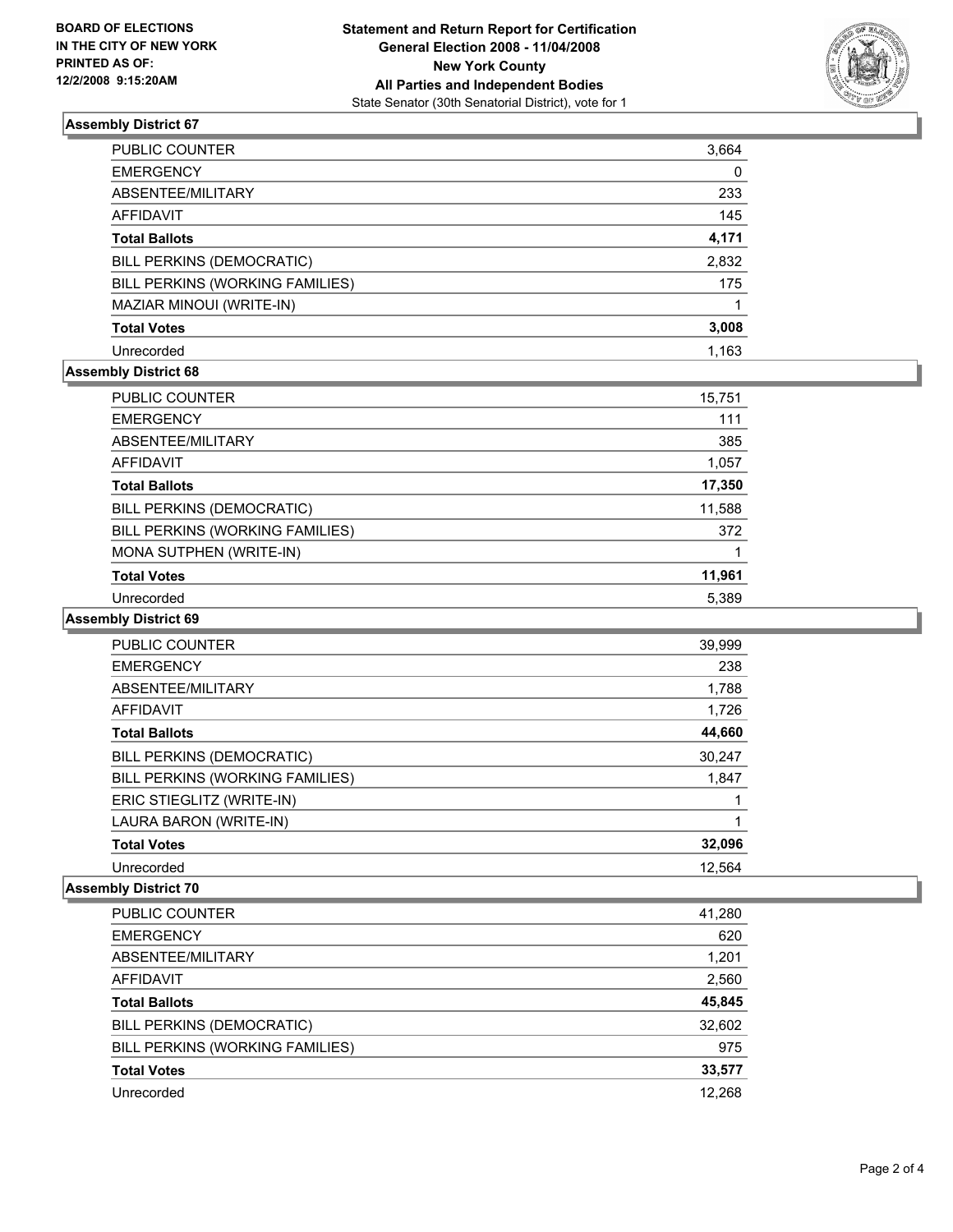

### **Assembly District 71**

| <b>PUBLIC COUNTER</b>           | 18,366 |
|---------------------------------|--------|
| <b>EMERGENCY</b>                | 65     |
| ABSENTEE/MILITARY               | 475    |
| AFFIDAVIT                       | 1,060  |
| <b>Total Ballots</b>            | 20,029 |
| BILL PERKINS (DEMOCRATIC)       | 14,522 |
| BILL PERKINS (WORKING FAMILIES) | 546    |
| NEER ASHERIE (WRITE-IN)         |        |
| <b>Total Votes</b>              | 15,069 |
| Unrecorded                      | 4,960  |